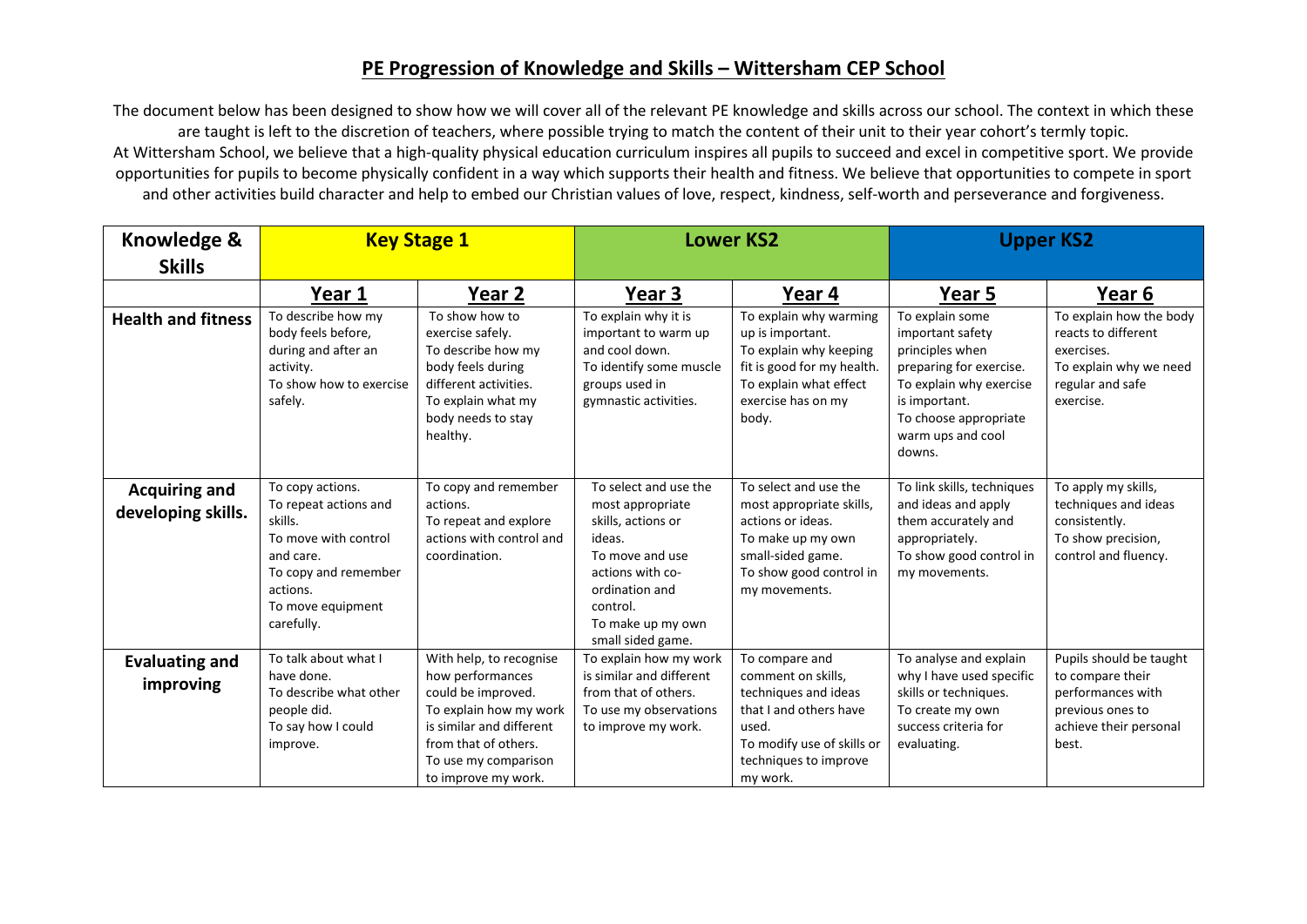| <b>Dance</b>      | To move to music.<br>To copy dance moves.<br>To perform some dance<br>moves.<br>To move around the<br>space safely.<br>To dance imaginatively.                                                                                                                        | To change rhythm,<br>speed, level and<br>direction.<br>To dance with control<br>and co-ordination.<br>To make a sequence by<br>linking sections<br>together.<br>To link some movement<br>to show a mood or<br>feeling.<br>To make up a short<br>dance.                                | To improvise freely,<br>translating ideas from a<br>stimulus into<br>movement.<br>To share and create<br>phrases with a partner<br>and in small groups.<br>To repeat, remember<br>and perform these<br>phrases in a dance.<br>can use dance to<br>communicate an idea.<br>To take the lead when<br>working with a partner<br>or group.                               | To work on my<br>movements and refine<br>them.<br>To compose my own<br>dances in a creative and<br>imaginative way.<br>My movements are<br>controlled.<br>To make sure my dance<br>moves are clear and<br>fluent.                                                                     | To perform to an<br>accompaniment,<br>expressively and<br>sensitively.<br>My movements are<br>controlled.<br>My dance shows clarity,<br>fluency, accuracy and<br>consistency.                                      | To develop imaginative<br>dances in a specific<br>style.<br>To choose my own<br>music, style and dance.                                             |
|-------------------|-----------------------------------------------------------------------------------------------------------------------------------------------------------------------------------------------------------------------------------------------------------------------|---------------------------------------------------------------------------------------------------------------------------------------------------------------------------------------------------------------------------------------------------------------------------------------|----------------------------------------------------------------------------------------------------------------------------------------------------------------------------------------------------------------------------------------------------------------------------------------------------------------------------------------------------------------------|---------------------------------------------------------------------------------------------------------------------------------------------------------------------------------------------------------------------------------------------------------------------------------------|--------------------------------------------------------------------------------------------------------------------------------------------------------------------------------------------------------------------|-----------------------------------------------------------------------------------------------------------------------------------------------------|
| Games             | To throw underarm.<br>To roll a piece of<br>equipment.<br>To move and stop<br>safely.<br>To catch with both<br>hands.<br>To kick in different<br>ways.<br>To hit a ball with a bat.<br>To follow rules.                                                               | To stay in a 'zone'<br>during a game.<br>To decide where the<br>best place to be is<br>during a game.<br>To use one tactic in a<br>game.<br>To follow rules.<br>To use hitting, kicking<br>and/or rolling in a game.                                                                  | To throw and catch with<br>control when under<br>limited pressure.<br>I know and use rules<br>fairly to keep games<br>going.<br>To keep possession with<br>some success when<br>using equipment that is<br>not used for throwing<br>and catching skills.<br>To be aware of space<br>and use it to support<br>team mates and cause<br>problems for the<br>opposition. | To hit a ball accurately<br>and with control.<br>To keep possession of<br>the ball.<br>To vary tactics and<br>adapt skills according to<br>what is happening.<br>To choose the best<br>tactics for attacking and<br>defending.<br>To catch with one hand.                             | To gain possession by<br>working as a team.<br>To pass in different<br>ways.<br>To use forehand and<br>backhand with a<br>racquet.<br>To field.<br>To use a number of<br>techniques to pass,<br>dribble and shoot. | To explain complicated<br>rules.<br>To make a team plan<br>and communicate it to<br>others.<br>To lead others in a game<br>situation.<br>To umpire. |
| <b>Gymnastics</b> | To make my body tense,<br>relaxed, curled and<br>stretched.<br>To copy sequences and<br>repeat them.<br>To roll in different ways.<br>To travel in different<br>ways.<br>To balance in different<br>ways.<br>To stretch in different<br>ways.<br>To curl in different | To use contrast in my<br>sequences.<br>My movements are<br>controlled.<br>To think of more than<br>one way to create a<br>sequence which follows<br>a set of 'rules'.<br>To work on my own and<br>with a partner to create<br>a sequence.<br>To plan and show a<br>sequence of moves. | To use a greater number<br>of my own ideas for<br>movement in response<br>to a task.<br>To explain how strength<br>and suppleness affect<br>performances.<br>To compare and<br>contrast gymnastic<br>sequences, commenting<br>on similarities and<br>differences.<br>To work in a controlled                                                                         | To include change of<br>speed.<br>To include change of<br>direction.<br>To include a range of<br>shapes.<br>To follow a set of 'rules'<br>to produce a sequence.<br>To combine action,<br>balance and shape.<br>To work with a partner<br>to create, repeat and<br>improve a sequence | To make complex or<br>extended sequences.<br>To perform consistently<br>to different audiences.<br>My movements are<br>accurate, clear and<br>consistent.                                                          | To combine my own<br>work with that of<br>others.<br>To link my sequences to<br>specific timings.                                                   |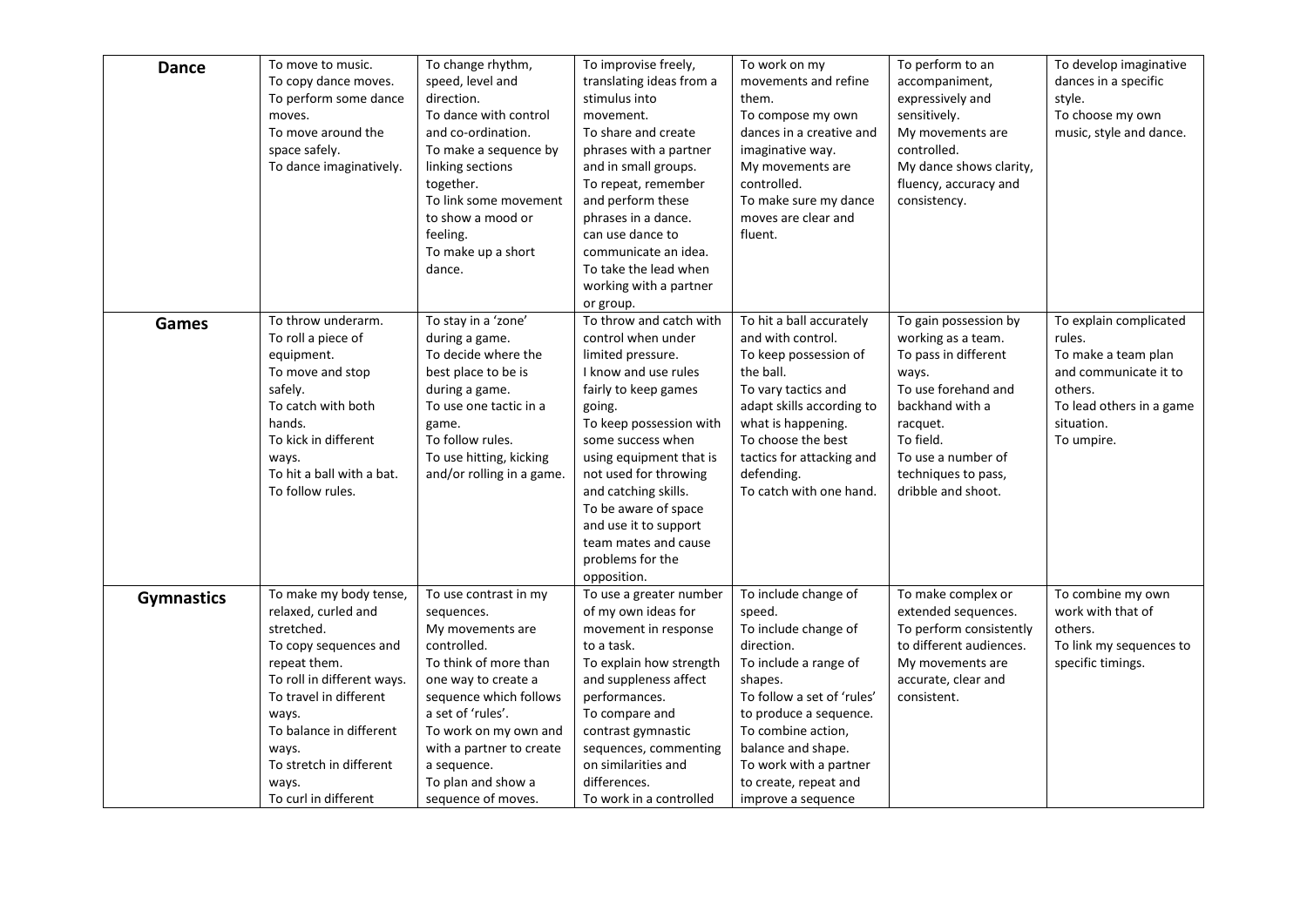|                    | ways.            | To improve my | way.                      | with at least three      |                           |                          |
|--------------------|------------------|---------------|---------------------------|--------------------------|---------------------------|--------------------------|
|                    | To climb safely. | sequence.     | To adapt sequences to     | phases.                  |                           |                          |
|                    |                  |               | suit different apparatus. |                          |                           |                          |
| <b>Athletics</b>   |                  |               | To run at fast, medium    | To sprint over a short   | To be controlled when     | To demonstrate           |
|                    |                  |               | and slow speeds,          | distance.                | taking off and landing in | stamina.                 |
|                    |                  |               | changing speed and        | To throw in different    | a jump.                   | To use my skills in      |
|                    |                  |               | direction.                | ways.                    | To throw with accuracy.   | different situations.    |
|                    |                  |               | To make up and repeat     | To hit a target.         | To follow specific rules. |                          |
|                    |                  |               | a short sequence of       | To jump in different     |                           |                          |
|                    |                  |               | linked jumps.             | ways.                    |                           |                          |
|                    |                  |               | To take part in a relay   | To combine running and   |                           |                          |
|                    |                  |               | activity, remembering     | jumping.                 |                           |                          |
|                    |                  |               | when to run and what      | To run over a long       |                           |                          |
|                    |                  |               | to do.                    | distance.                |                           |                          |
|                    |                  |               | To throw a variety of     |                          |                           |                          |
|                    |                  |               | objects, changing my      |                          |                           |                          |
|                    |                  |               | action.                   |                          |                           |                          |
| <b>Outdoor and</b> |                  |               | To follow a map in a      | To follow a map in a     | To follow a map in an     | To plan a route and      |
| adventure          |                  |               | familiar context.         | more demanding           | unknown location.         | series of clues for      |
|                    |                  |               | To move from one          | familiar context.        | To use clues and          | someone else.            |
|                    |                  |               | location to another       | To move from one         | compass directions to     | To plan with others      |
|                    |                  |               | following a map.          | location to another      | navigate a route.         | taking account of safety |
|                    |                  |               | To use clues to follow a  | following a map.         | To change my route if     | and danger.              |
|                    |                  |               | route.                    | To use clues to follow a | there is a problem.       |                          |
|                    |                  |               | To follow a route         | route.                   | To change my plan if I    |                          |
|                    |                  |               | accurately, safely and    | To follow a route        | get new information.      |                          |
|                    |                  |               | within a time limit.      | accurately, safely and   |                           |                          |
|                    |                  |               |                           | within a time limit.     |                           |                          |